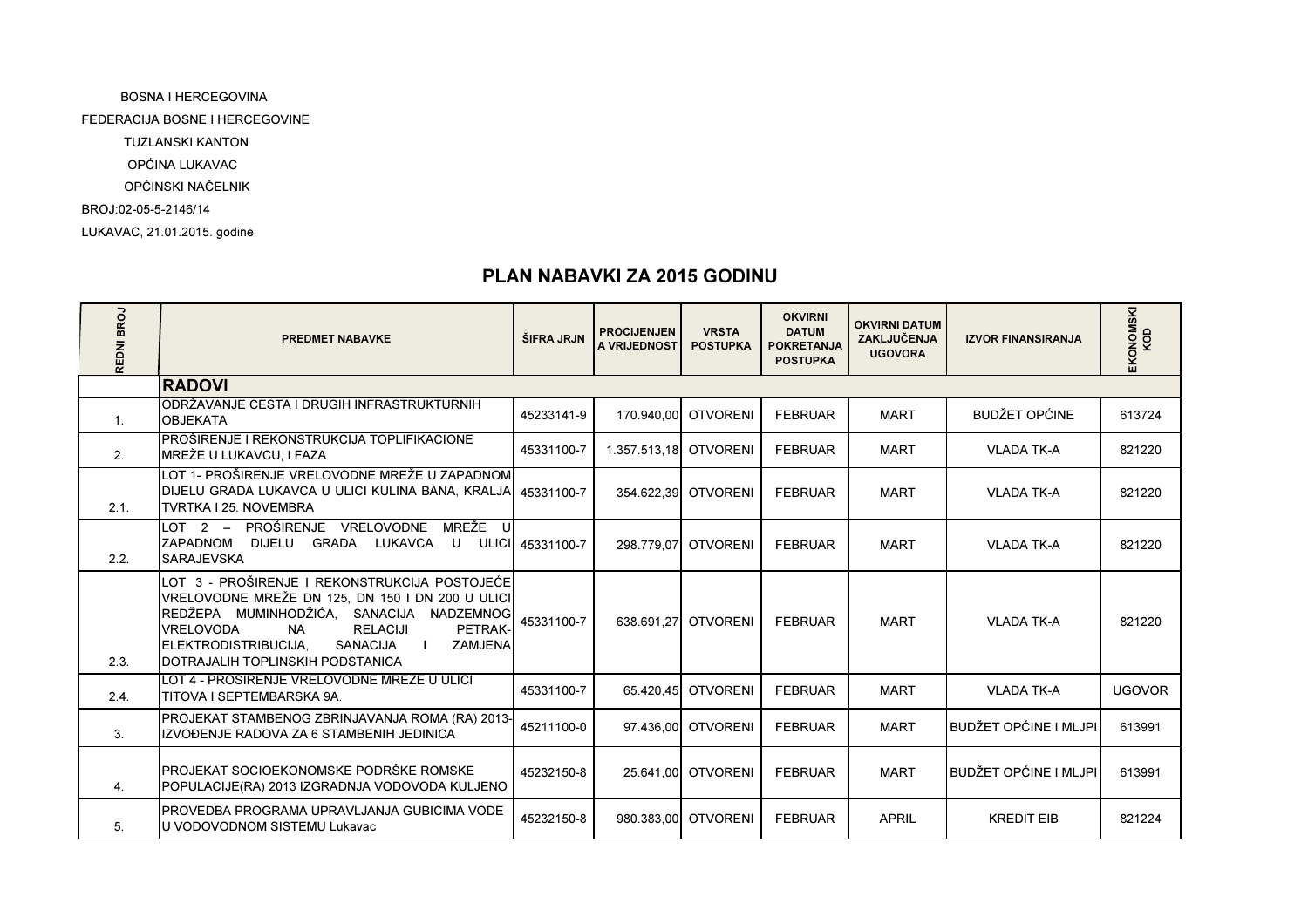| 5.1.  | LOT 1 - UPRAVLJANJE GUBICIMA VODE U VODOVODNOM<br><b>SISTEMU LUKAVAC</b>                                                                              | 45232150-8 |                       | 491.658.00 OTVORENI   | <b>FEBRUAR</b> | <b>APRIL</b>     | <b>KREDIT EIB</b>                              | 821224        |
|-------|-------------------------------------------------------------------------------------------------------------------------------------------------------|------------|-----------------------|-----------------------|----------------|------------------|------------------------------------------------|---------------|
| 5.2.  | LOT 2 - REKONSTRUKCIJA I DOGRADNJA MREŽE U<br>VODOVODNOM SISTEMU LUKAVAC                                                                              | 45231113-0 |                       | 488.725.00 OTVORENI   | <b>FEBRUAR</b> | <b>APRIL</b>     | <b>BUDŽET OPĆINE</b>                           | 821224        |
| 6.    | POBOLJŠANJE ENERGETSKE EFIKASNOSTI DOMA<br>KULTURE U NASELJU BISTARAC, UTOPLJAVANJE<br><b>OBJEKTA I EKONSTRUKCIJA KROVA</b>                           | 45200000-9 |                       | 21.368.00 OTVORENI    | <b>FEBRUAR</b> | <b>APRIL</b>     | <b>VLADA TK-A</b>                              | 821619        |
| 7.    | SANACIJA ŠTETA OD POPLAVA NA LOKALITETU STROG<br>KORITA RIJEKE SPREČE                                                                                 | 45200000-9 |                       | 22.172,63 OTVORENI    | <b>FEBRUAR</b> | <b>APRIL</b>     | UREĐENAJA I ZAŠTITE<br><b>OKOLICE TK-A</b>     | <b>UGOVOR</b> |
| 8.    | PROŠIRENJE I REKONSTRUKCIJA TOPLIFIKACIONE<br>IMREŽE U LUKAVCU -II FAZA                                                                               | 45331100-7 |                       | 1.222.769.46 OTVORENI | <b>APRIL</b>   | JUNI             | SREDSTVA OD KAMATA<br><b>VLADA TK-A</b>        | 821220        |
| 8.1.  | PROŠIRENJE VRELOVODNE MREŽE U ZAPADNOM<br>DIJELU GRADA LUKAVCA U ULICAMA ŠKOLSKA, VASE<br>PELAGIĆA, LUKAVAČKIH BRIGADA I PATRIOTSKOG<br><b>FRONTA</b> | 45331100-7 | 1.172.541.16 OTVORENI |                       | <b>APRIL</b>   | <b>JUNI</b>      | SREDSTVA OD KAMATA<br><b>VLADA TK-A</b>        | 821220        |
| 8.2.  | PRIKLJUČENJE ŽUPNOG UREDA "SV. ANTE<br>PADOVANSKOG" LUKAVAC NA SISTEM DALJINSKOG<br><b>GRIJANJA</b>                                                   | 45331100-7 |                       | 27.241.80 OTVORENI    | <b>APRIL</b>   | <b>JUNI</b>      | <b>SREDSTVA OD KAMATA</b><br><b>VLADA TK-A</b> | 821220        |
| 8.3.  | PRIKLJUČENJE GRADSKE DŽAMIJE U LUKAVCU GRADU<br>NA SISTEM DALJINSKOG GRIJANJA                                                                         | 45331100-7 |                       | 22.986.50 OTVORENI    | <b>APRIL</b>   | JUNI             | SREDSTVA OD KAMATA<br><b>VLADA TK-A</b>        | 821220        |
| 9.    | ZAŠTITA VODOZAHVATA -BUNARA BT1 U MZ TURIJA                                                                                                           | 45246200-5 |                       | 95.991,00 OTVORENI    | <b>APRIL</b>   | JUNI             | <b>BUŽET OPĆINE I</b><br>FEDERACIJA BIH        | 615311        |
| 10.   | IZGRADNJA ULIČNE RASVJETE                                                                                                                             | 45316110-9 |                       | 169.487,00 OTVORENI   | <b>LAM</b>     | JULI             | <b>BUDŽET OPĆINE</b>                           | 821220        |
| 10.1. | LOT 1 - REKONSTRUKCIJA I PROŠIRENJE ULIČNE<br>RASVJETE U LUKAVCU-TRG BREMENA I UL.BRANILACA<br><b>BOSNE</b>                                           | 45316110-9 |                       | 90.000.00 OTVORENI    | <b>LAM</b>     | <b>JULI</b>      | <b>BUDŽET OPĆINE</b>                           | 821221-1.0    |
| 10.2. | LOT 2 - IZGRADNJA ULIČNE RASVJETE U INDUSTRIJSKOJ<br><b>ZONI U LUKAVCU</b>                                                                            | 45316110-9 |                       | 79.487,00 OTVORENI    | <b>LAM</b>     | JULI             | <b>BUDŽET OPĆINE</b>                           | 821220-2.3    |
| 11.   | IZGRADNJA PRISTUPNOG PUTA ZA POTREBE LOKALNE<br><b>DEPONIJE POTOČARI</b>                                                                              | 45233123-7 |                       | 35.000,00 OTVORENI    | <b>JUNI</b>    | <b>AUGUST</b>    | <b>BUDŽET OPĆINE</b>                           | 613991        |
| 12.   | PROJEKAT STAMBENOG ZBRINJAVANJA ROMA (RA) 2014-<br>IZVOĐENJE RADOVA ZA 9 STAMBENIH JEDINICA                                                           | 45211100-0 |                       | 149.573,00 OTVORENI   | JULI           | <b>SEPTEMBAR</b> | <b>BUDŽET OPĆINE I MLJPI</b>                   | 613991-5.4    |
| 13.   | UREĐENJE I OPREMANJE GRAĐEVINSKOG ZEMLJIŠTA I<br>PRIMARNE INFRASTRUKTURE PO PROGRAMU<br>UREĐENJA ZA 2015                                              | 45111291-4 |                       | 42.735.00 OTVORENI    | <b>JULI</b>    | <b>SEPTEMBAR</b> | <b>BUDŽET OPĆINE</b>                           | 821610-1.5    |
| 14.   | ODVODNJA OBORINSKIH I OTPADNIH VODA U LUKAVCU I<br>MZ PREMA PROGRAMU UREĐENJA GRAĐEVINSKOG<br>ZEMLJIŠTA ZA 2015                                       | 45232410-9 |                       | 42.735,00 OTVORENI    | JULI           | <b>SEPTEMBAR</b> | <b>BUDŽET OPĆINE</b>                           | 821224-1.7    |
| 15.   | REGULACIJA RIJEČNIH VODOTOKA: RIJEKA JALA, TURIJA<br>I OSTALI VODOTOCI                                                                                | 45246200-5 |                       | 42.735,00 OTVORENI    | JULI           | <b>SEPTEMBAR</b> | <b>BUDŽET OPĆINE</b>                           | 821224-1.13   |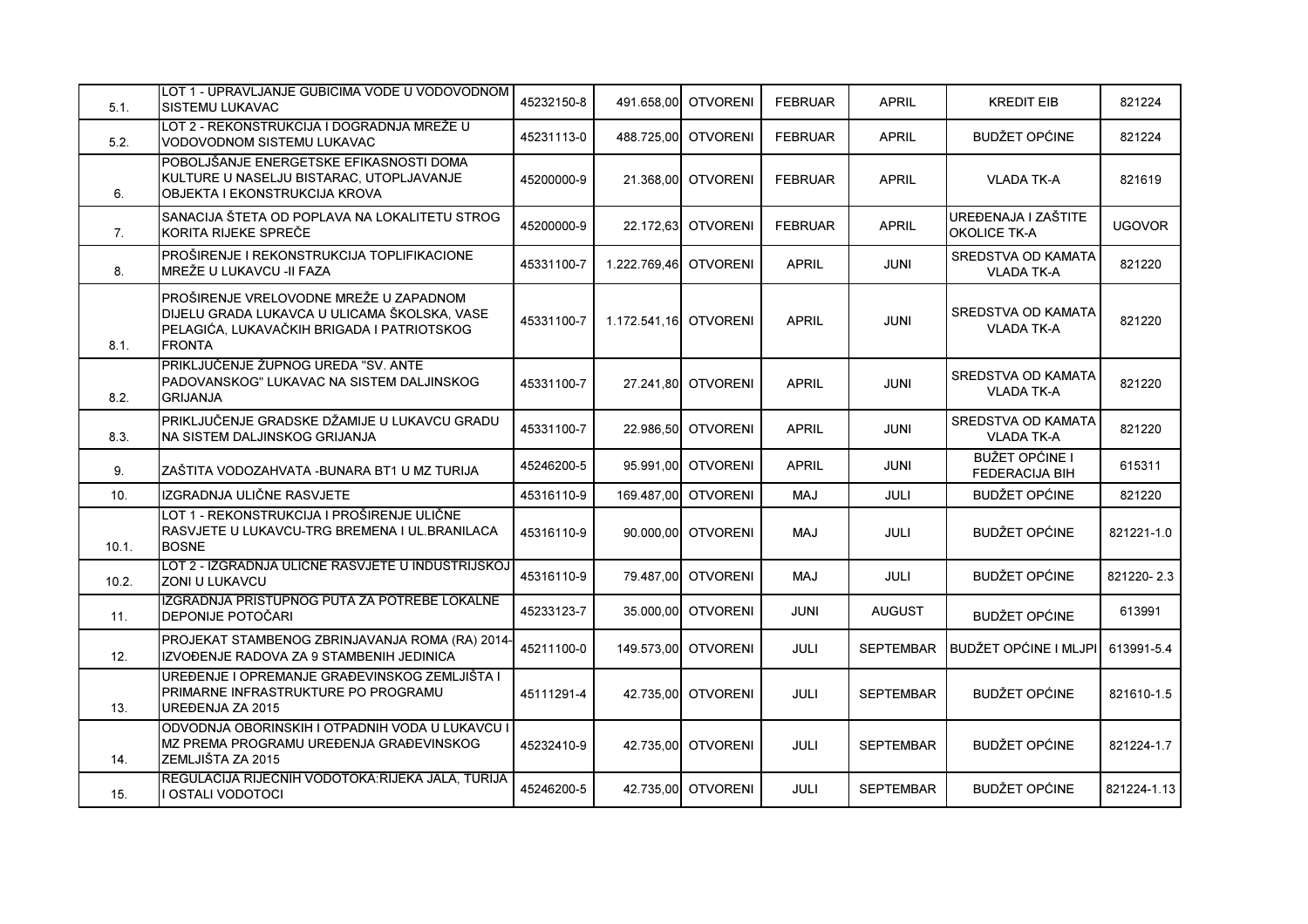| 16.            | IGRAĐENJE I REKONSTRUKCIJA LOKALNIH<br>NERAZVRSTANIH CESTA I ULICA                                                                                                                                           | 45233120-6 | 260.000,00 OTVORENI | <b>JULI</b>      | <b>SEPTEMBAR</b> | <b>BUDŽET OPĆINE</b>                                        | 821612-6    |
|----------------|--------------------------------------------------------------------------------------------------------------------------------------------------------------------------------------------------------------|------------|---------------------|------------------|------------------|-------------------------------------------------------------|-------------|
| 16.1.          | LOT 1- MZ POLJICE DONJE                                                                                                                                                                                      | 45233120-6 | 110,000.00 OTVORENI | <b>JULI</b>      | <b>SEPTEMBAR</b> | <b>BUDŽET OPĆINE</b>                                        | 821612-6.7  |
| 16.2.          | LOT 2 -MZ DEVETAK-KOVAČEVIĆI                                                                                                                                                                                 | 45233120-6 | 150,000,00 OTVORENI | JULI             | <b>SEPTEMBAR</b> | <b>BUDŽET OPĆINE</b>                                        | 821612-6.7  |
| 17.            | OBEZBJEĐENJE DODATNIH KOLIČINA VODE ZA<br>VODOVODNI SISTEM LUKAVAC GRAD SA PRIGRADSKIM<br>NASELJIMA (ČRA) IZGRADNJA I FAZE                                                                                   | 45232150-8 | 928.530,00 OTVORENI | <b>AUGUST</b>    | <b>OKTOBAR</b>   | <b>BUDŽET OPĆINE I</b><br>ČEŠKA RAZVOJNA<br><b>AGENCIJA</b> | 821224-1.4  |
| 18.            | ODVODNJA OBORINSKIH VODA SA BRDA DOLEŽAL I<br><b>GRADA LUKAVCA-IZGRADNJA I FAZE</b>                                                                                                                          | 45232400-6 | 341.880,00 OTVORENI | <b>AUGUST</b>    | <b>OKTOBAR</b>   | <b>KREDIT EIB</b>                                           | 821224-1.6  |
| 19.            | IODVODNJA OTPADNIH VODA GRADA LUKAVAC I<br>PRIGRADSKIH NASELJA -IZGRADNJA I FAZE                                                                                                                             | 45232410-9 | 811.966,00 OTVORENI | <b>SEPTEMBAR</b> | <b>NOVEMBAR</b>  | <b>KREDIT EIB</b>                                           | 821224-1.7  |
| 20.            | POSTROJENJE ZA TRETIRANJE OTPADNIH VODA<br>LUKAVAC GRADA 15.000 EBS                                                                                                                                          | 45252000-8 | 69.000,00 OTVORENI  | <b>DECEMBAR</b>  | <b>JANUAR</b>    | <b>KREDIT EIB</b>                                           | 821224-1.8  |
|                | <b>USLUGE</b>                                                                                                                                                                                                |            |                     |                  |                  |                                                             |             |
| 1 <sub>1</sub> | IZVDBENI PROJEKAT PROŠIRENJA I REKONSTRUKCIJE<br>ULIČNE RASVJETE                                                                                                                                             | 74222000-1 | 9.274,00 OTVORENI   | FEBRUAR          | <b>MART</b>      | <b>BUDŽET OPĆINE</b>                                        | 821220-2.3  |
| 1.1.           | LOT 1 - IZVEDBENI PROJEKAT PROŠIRENJA I<br>REKONSTRUKCIJE ULIČNE RASVJETE-BREMEN PLAC-<br>ULICA BRANILACA BOSNE                                                                                              | 74222000-1 | 5.000.00 OTVORENI   | FEBRUAR          | <b>MART</b>      | <b>BUDŽET OPĆINE</b>                                        | 821220-2.   |
| 1.2.           | LOT 2 - IZVEDBENI PROJEKAT RASVJETE U<br><b>INDUSTRIJSKOJ ZONI LUKAVAC</b>                                                                                                                                   | 74222000-1 | 4.274,00 OTVORENI   | <b>FEBRUAR</b>   | <b>MART</b>      | <b>BUDŽET OPĆINE</b>                                        | 821220-3.   |
| 2.             | IZVEDBENI PROJEKAT GRADNJE I REKONSTRUKCIJE<br>LOKALNIH NERAZVRSTANIH CESTA I ULICA<br>-ČETIRI KRUŽNA TOKA<br>-ULICA LUKAVAČKIH BRIGADA-M4<br>-PODVOŽNJAK -JUNUZOVIĆ KOPEX<br>IMZ POLJICE DONJE I MZ DEVETAK | 74232250-1 | 15.000,00 OTVORENI  | <b>FEBRUAR</b>   | <b>MART</b>      | <b>BUDŽET OPĆINE</b>                                        | 821220      |
| 3.             | IZVEDBENI PROJEKAT POBOLJŠANJA<br><b>VODOSNABDIJEVANJA</b><br>-VISINSKE ZONE<br>BISTARAC GORNJI - ŠIKULJE PRLINE                                                                                             | 74222000-1 | 15.000,00 OTVORENI  | <b>FEBRUAR</b>   | <b>APRIL</b>     | <b>BUDŽET OPĆINE</b>                                        | 821220-3.   |
| 4.             | ODRŽAVANJE VATROGASNIH VOZILA ZA 2015.                                                                                                                                                                       | 50114200-9 | 12.820.00 OTVORENI  | FEBRUAR          | <b>APRIL</b>     | <b>BUŽET OPĆINE</b>                                         | 613722--6.1 |
| 5.             | IZRADA GLAVNOG PROJEKTA ZA SANACIJU I<br>ZATVARANJE POSTOJEĆE DEPONIJE KOMUNALNOG<br>OTPADA OPĆINE LUKAVAC I IZGRADNJU PRATEĆIH<br>SADRŽAJA PRILAGOĐENIH REGIONALNOM KONCEPTU<br>ODLAGANJA                   | 74222200-3 | 60.000,00 OTVORENI  | <b>FEBRUAR</b>   | <b>APRIL</b>     | <b>BUŽET OPĆINE</b>                                         | 613991      |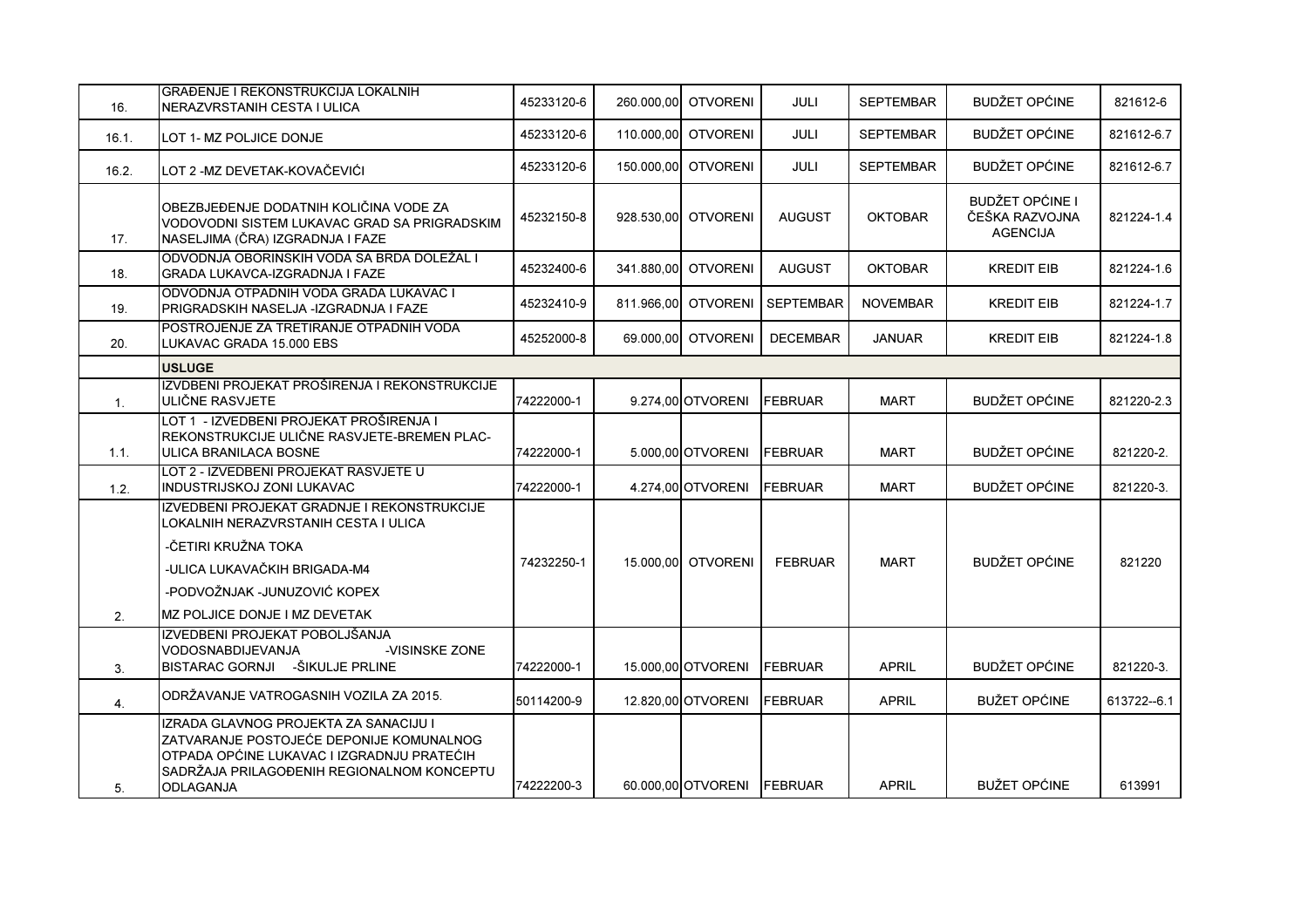|       | IZRADA ELABORATA ZAŠTITE OD BUKE SA DETALJNOM<br>KARTOM OPTEREĆENJA OD BUKE ZA PODRUČJE GRADA                                                                   |            |               | <b>KONKUREN</b>                                |                |                 | MINI. PROS.<br>UREĐENAJA I ZAŠTITE     |               |
|-------|-----------------------------------------------------------------------------------------------------------------------------------------------------------------|------------|---------------|------------------------------------------------|----------------|-----------------|----------------------------------------|---------------|
| 6.    | <b>LUKAVCA</b>                                                                                                                                                  | 74220000-7 | 23.581,17 TNI |                                                | <b>FEBRUAR</b> | <b>APRIL</b>    | <b>OKOLICE TK-A</b>                    | <b>UGOVOR</b> |
| 7.    | IZRADA PROJEKTNE DOKUMENTACIJE ZA PROŠIRENJE<br>VRELOVODNE MREŽE U PRIGRADSKIM NASELJIMA-<br>LOKACIJA SE ODREĐUJE U SARADNJ SA JP RAD                           | 74220000-7 |               | 30.000,00 OTVORENI                             | <b>FEBRUAR</b> | <b>APRIL</b>    | FOND ZA ZAŠTITU<br><b>OKOLICE FBIH</b> | 821220        |
| 8.    | ODRŽAVANJE PROGRAMA DATA NOVA I DOCU NOVA                                                                                                                       |            |               | <b>PREGOVAR</b><br>AČKI BEZ<br>6.500,00 OBJAVE | <b>FEBRUAR</b> | <b>MART</b>     | <b>BUDŽET OPĆINE</b>                   | 613700        |
| 9.    | ODRŽAVANJE FINANSIJSKOG I GEODETSKOG<br><b>SOFTVERA</b>                                                                                                         |            |               | <b>PREGOVAR</b><br>AČKI BEZ<br>5.000,00 OBJAVE | FEBRUAR        | <b>MART</b>     | <b>BUDŽET OPĆINE</b>                   | 613700        |
| 10.   | IZVEDBENI PROJEKAT OBEZBJEĐENJA DODATNIH<br>KOLIČINA VODE ZA VODOVODNI SISTEM LUKAVAC GRAD<br>SA PRIGRADSKIM NASELJIMA (ČRA)                                    | 74222000-1 |               | 25.641,00 OTVORENI                             | <b>MART</b>    | <b>MAJ</b>      | <b>BUDŽET OPĆINE</b>                   | 821224-1.4    |
| 11.   | <b>KORIŠTENJA</b><br>VIŠENAMJENSKO VREDNOVANJE,<br>ZAŠTITE ZEMLJIŠTA I IZRADE KARTE UPOTREBNE<br>VRIJEDNOSTI ZEMLJIŠTA ZA PODRUČJE OPĆINE<br><b>LUKAVAC</b>     |            |               | 134.800,00 OTVORENI                            | <b>MART</b>    | <b>MAJ</b>      | <b>VLADA TK-A</b>                      | 613991        |
| 12.   | IZVEDBENI PROJEKAT PRIMARNE KOMUNALNE<br>INFRASTRUKTURE SA PRISTUPNIM PUTEM (PREMA<br>PROGRAMU UREĐENJA GRAĐEVINSKOG ZEMLJIŠTA ZA<br>2015.                      | 74220000-7 |               | 10.000,00 OTVORENI                             | <b>APRIL</b>   | <b>JUNI</b>     | <b>BUDŽET OPĆINE</b>                   | 821220-3.     |
| 13.   | IZVEDBENI PROJEKAT ODVODNJE OBORINSKIH I<br>OTPADNIH VODA U GRADU LUKAVAC I MJESNIM<br>ZAJEDNICAMA (PREMA PROGRAMU UREĐENJA<br>GRAĐEVINSKOG ZEMLJIŠTA ZA 2015.) | 74220000-7 |               | 10.000.00 OTVORENI                             | <b>APRIL</b>   | <b>JUNI</b>     | <b>BUDŽET OPĆINE</b>                   | 821220-3.     |
| 14.   | IZVDBENI PROJEKAT REGULACIJE RIJEKE TURIJE                                                                                                                      | 74220000-7 |               | 59.829,00 OTVORENI                             | <b>APRIL</b>   | <b>JUNI</b>     | <b>VLADA TK-A</b>                      | 821224-1.13   |
| 15.   | REGULACIONI PLAN CENTAR I I CENTAR II                                                                                                                           | 74220000-7 |               | 59.829.00 OTVORENI                             | <b>APRIL</b>   | <b>JUNI</b>     | <b>BUDŽET OPĆINE</b>                   | 821220-3.     |
| 16.   | PROJEKAT PODIZANJA ZAŠTITNOG POJASA OD MOSTA<br>NA RIJECI TURIJI U NASELJU BABICE, DUŽINA CCA 200 M                                                             | 74222200-3 |               | 1.500,00 OTVORENI                              | <b>MAJ</b>     | JULI            | <b>VLADA TK-A</b>                      | 613991        |
| 17.   | PROJEKAT UREĐENJA POSTOJEĆEG OTVORENOG<br>KANALA UA ODVODNJAVANJE DUŽINE CCA 2000 m U<br>NASELJU KRTOVA I                                                       | 74222200-3 |               | 1.500,00 OTVORENI                              | <b>LAM</b>     | <b>JULI</b>     | <b>VLADA TK-A</b>                      | 613991        |
| 18.   | ODRŽAVANJE VOZILA                                                                                                                                               | 50110000-9 |               | 28.820,00 OTVORENI                             | <b>OKTOBAR</b> | <b>DECEMBAR</b> | <b>BUDŽET OPĆINE</b>                   | 613723        |
| 18.1. | LOT 1 - ODRŽAVANJE PUTNIČKIH MOTORNIH VOZILA ZA<br>2016. U GARANTNOM PERIODU                                                                                    | 50112200-5 |               | 1.000,00 OTVORENI                              | <b>OKTOBAR</b> | <b>DECEMBAR</b> | <b>BUDŽET OPĆINE</b>                   | 613723        |
| 18.2. | LOT 2 - ODRŽAVANJE PUTNIČKIH MOTORNIH VOZILA ZA<br>2016. IZVAN GARANTNOG PERIODA                                                                                | 50112200-5 |               | 15.000,00 OTVORENI                             | <b>OKTOBAR</b> | <b>DECEMBAR</b> | <b>BUDŽET OPĆINE</b>                   | 913723        |